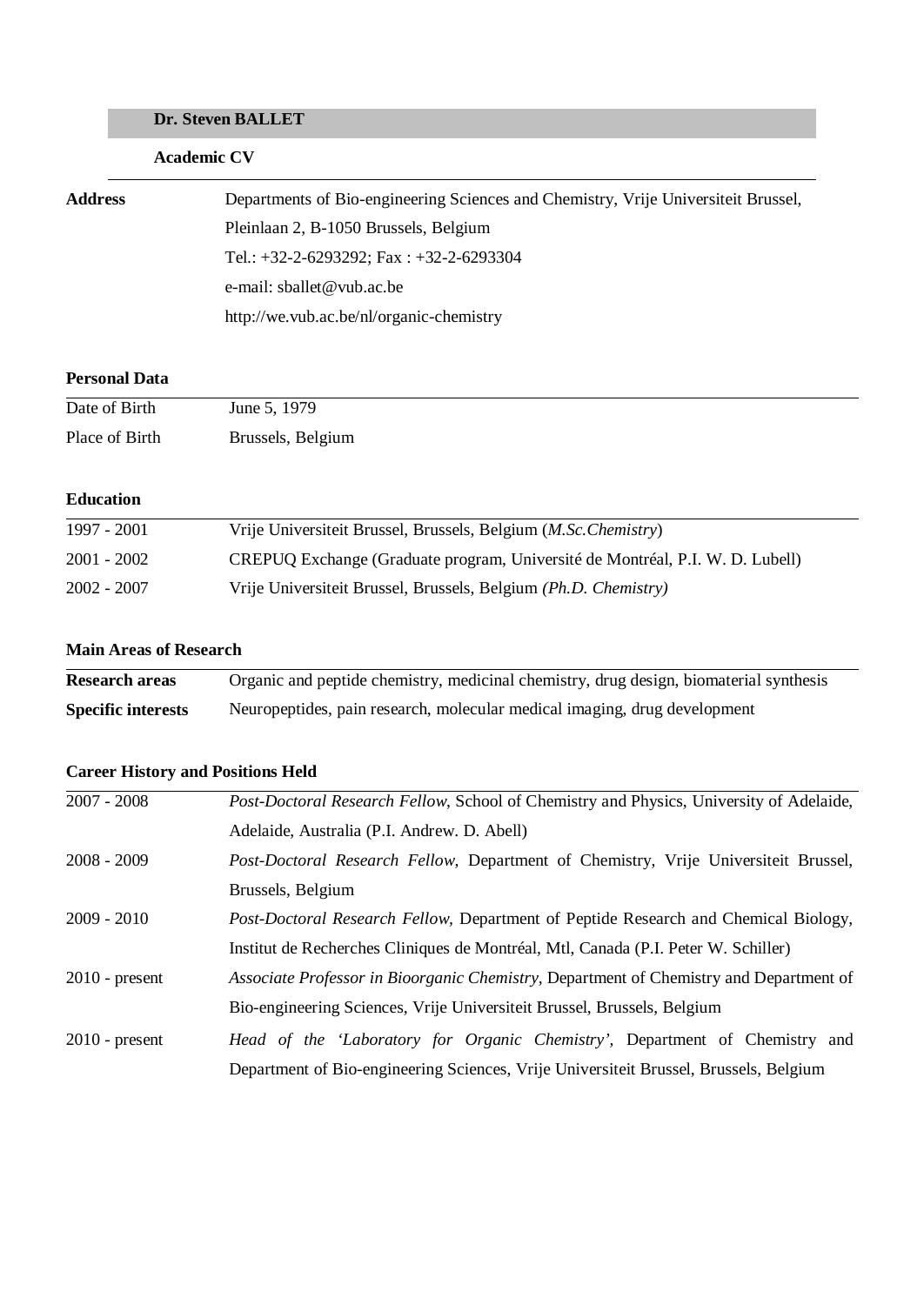| <b>Memberships</b> |                                                                                               |
|--------------------|-----------------------------------------------------------------------------------------------|
| Scientific         | Royal Flemish Chemical Society, American Chemistry Society, European Peptide Society          |
| Organizations      |                                                                                               |
| Scientific         | Member of the organizing committee of the $I^{st}$ and $2^{nd}$ Belgian Peptide Group Meeting |
| Committees         | (Brussels 2012; Ghent 2014; $+/-$ 175 participants);                                          |
|                    | Member of the organizing committee of the <i>Medicinal Chemistry Symposium</i> (2013 &        |
|                    | 2014), organized by the Royal Flemish Chemical Society;                                       |
|                    | Member of the Scientific Advisory Committee of the Frontiers in Medicinal Chemistry           |
|                    | Symposium 2015, organized by the European Federation for Medicinall Chemistry                 |
|                    | (EFMC), the MediDivision of the American Chemical Society (ACS) and the local Dutch           |
|                    | and Belgian organizers: the Medicinal and Bioorganic Chemistry Division of the Royal          |
|                    | Flemish Chemical Society (KVCV, Belgium), the Société Royale de Chimie (SRC,                  |
|                    | Belgium), and the Section Medicinal Chemistry of the Royal Netherlands Chemical               |
|                    | Society (KNCV, The Netherlands).                                                              |

### **Peer Review Activities**

| Journals | Journal of Medicinal Chemistry, Journal of Peptide Science, Expert Opinion on Drug |
|----------|------------------------------------------------------------------------------------|
|          | Discovery, Future Medicinal Chemistry, Organic Letters,                            |
| Grants   | Austrian Research Fund (FWF), Agency for Innovation through Science and Technology |
|          | (IWT Vlaanderen)                                                                   |

# **Invitations at Academic Conferences**

| 2011 | Groupe Français des Peptides et Protéines, Aussois, France               |
|------|--------------------------------------------------------------------------|
| 2012 | International Narcotics Research Conference (INRC), Kansas City, MI, USA |
| 2013 | Drug Discovery Chemistry Conference, San Diego, CA, USA                  |
| 2013 | 10 <sup>th</sup> Australian Peptide Conference, Penang, Malaysia         |
| 2015 | Florida Heterocyclic and Synthetic Conference, Gainesville, FL, USA      |

# **International Cooperation Partners**

| <b>Name</b>       | Country  | <b>Institution</b>                             |
|-------------------|----------|------------------------------------------------|
| Mariana Spetea    | Austria  | University of Innsbruck, Innsbruck             |
| Peter W. Schiller | Montreal | Clinical Research Institute Montreal, Montreal |
| Csaba Tomböly     | Hungary  | Biologial Research Center, Szeged              |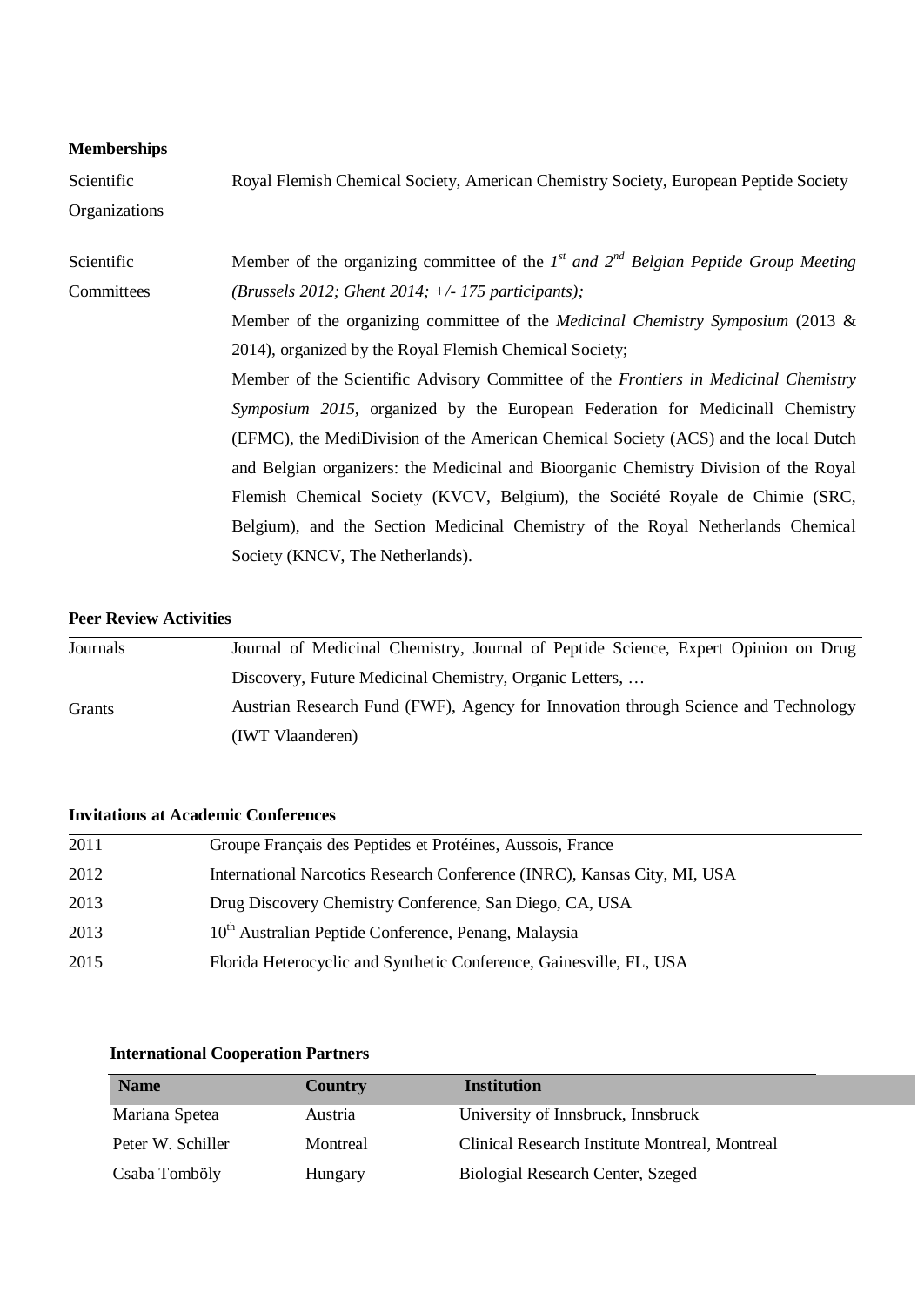| Barbara Przewlocka    | Poland     | Polish Academy of Sciences, Krakow              |
|-----------------------|------------|-------------------------------------------------|
| Aleksandra Misicka    | Poland     | Polish Academy of Sciences, Warsaw              |
| Daniel Sejer Pedersen | Copenhagen | University of Copenhagen, Copenhagen            |
| Birger Brodin         | Copenhagen | University of Copenhagen, Copenhagen            |
| Bruno Mégarbane       | France     | Université Paris – Diderot, Paris               |
| Maurits Kleijnen      | UK.        | Imperial College London, London                 |
| Rebecca Goss          | UK.        | University of St Andrews, St Andrews            |
| James Gardiner        | Australia  | Commonwealth Scientific and Industrial Research |
|                       |            | Organization, Melbourne                         |
| Paul Alewood          | Australia  | University of Queensland, Brisbane              |
| <b>Ray Stevens</b>    | USA        | The Scripps Research Institute, La Jolla, CA    |
| Brian Kobilka         | USA        | Stanford University, Stanford                   |

#### **Publication List**

#### **Publications: Overview**

|   | 45 Research articles (peer-reviewed) |
|---|--------------------------------------|
|   | 2 Review articles                    |
| 1 | Book chapters                        |

- 53 Abstracts
- 14 Meeting proceedings
- 5 Invited lectures at academic and research institutes
- 11 Oral communications at national and international scientific meetings

#### **Publications during the last 5 years**

- 1. Kleczkowska P., Kosson P., **Ballet S.,** Van den Eynde I., Tsuda Y., Tourwé D., Lipkowski A.W. PK20, a new opioid-neurotensin hybrid peptide that exhibits central and peripheral antinociceptive effects. *Mol. Pain*. 6:86 (2010). doi: 10.1186/1744-8069-6-86.
- 2. **Ballet S.,** Feytens D., Marczak E.D., Salvadori S., Lazarus L.H., Sasaki Y., Abell A.D., Balboni G., Tourwé D. Novel multiple opioid ligands based on 4-aminobenzazepinone (Aba), azepinoindole (Aia) and tetrahydroisoquinoline (Tic) scaffolds. *Bioorg. Med. Chem. Lett.* 20, 1610-1613 (2010). doi: 10.1016/j.bmcl.2010.01.055.
- 3. **Ballet S.**, Feytens D., Buysse K., Chung N.N., Lemieux C., Tumati S., Keresztes A., Van Duppen J., Lai J.; Varga E., Porreca F., Schiller P.W., Vanden Broeck J., Tourwé D., Design of novel neurokinin 1 receptor antagonists based on conformationally constrained aromatic amino acids and discovery of a potent chimeric opioid agonist-neurokinin 1 receptor antagonist. *J. Med. Chem.* 2467-2476 (2011). doi: 10.1021/jm1016285.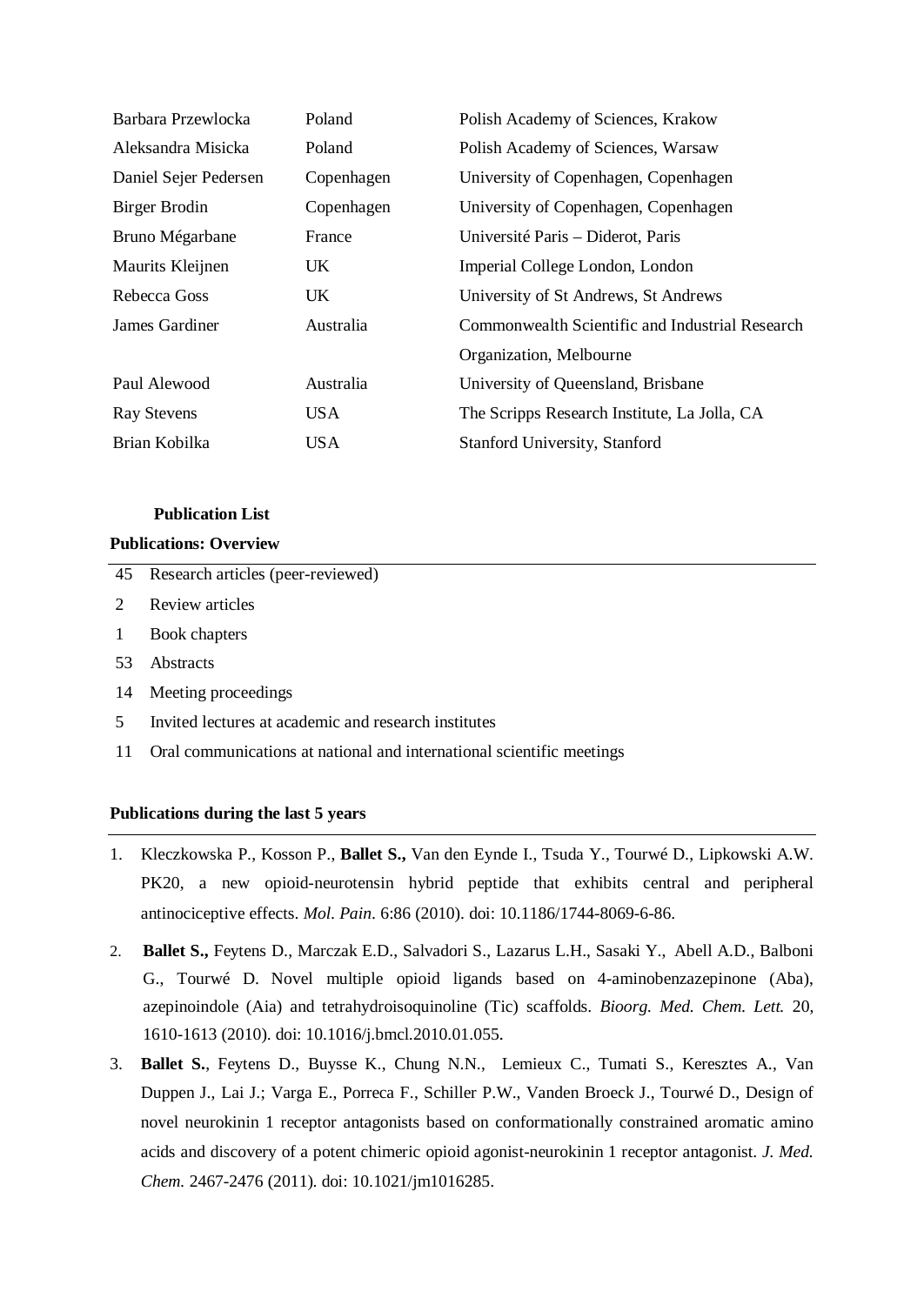- 4. Vandormael B., De Wachter R., Martins J.C., Hendrickx P.M.S., Keresztes A., **Ballet S.,** Mallareddy J.R., Toth F., Toth G., Tourwé D. Asymmetric Synthesis and Conformational Analysis by NMR Spectroscopy and MD of Aba- and alpha-MeAba-Containing Dermorphin Analogues. *Chem. Med. Chem*. 6, 2035-2047 (**2011**) doi: 10.1002/cmdc.201100314.
- 5. De Wachter R., de Graaf C., Keresztes A., Vandormael B., **Ballet S.,** Tόth G., Rognan D., Tourwé D. Synthesis, biological evaluation and automated docking of constrained analogs of the opioid peptide H-Dmt-D-Ala-Phe-Gly-NH<sub>2</sub> using the 4- or 5-methyl susbstituted 4-amino-1,2,3,4tetrahydro-2-benzazepin-3-one scaffold. *J. Med. Chem.* 54, 6538-6547 (2011). doi: 10.1021/jm2003574.
- 6. Buysse K., Farard J., Nicolaou A., Vanderheyden P., Vauquelin G., Sejer Pedersen D., Tourwé D., **Ballet S.** Amino Triazolo Diazepines (Ata) as histidine mimetics. *Org. Lett.* 13, 6468-6471 (2011). doi: 10.1021/ol202767k.
- 7. Guillemyn, K., Kleczkowska P., Novoa A., Vandormael B., Van den Eynde I., Kosson P., Asim M.F., Schiller P.W., Spetea M., Lipkowski A.W., Tourwé D., **Ballet S.** In vivo antinociception of potent mu opioid agonist tetrapeptide analogues and comparison with a compact opioid agonist – NK1 receptor antagonist chimera. *Mol. Brain* 5:4. (2012) doi: 10.1186/1756-6606-5-4.
- 8. Novoa A., Van Dorpe S., Wynendaele E., Spetea M., Bracke N., Stalmans S., Betti C., Chung N.N., Lemieux C., Zuegg J., Coope, M.A., Tourwé D., De Spiegeleer B., Schiller P.W., **Ballet, S**. Variation of the Net Charge, Lipophilicity, and Side Chain Flexibility in Dmt(1)-DALDA: Effect on Opioid Activity and Biodistribution. *J. Med. Chem*. 55, 9549-9561. (2012) doi: 10.1021/jm3008079.
- 9. Frankiewicz L., Betti C., Tourwé D., Jaquo, Y., **Ballet S**. Stabilization of a short alfa-helical VIP fragment by side chain-to-side-chain cyclization: A comparison of common cyclization motifs by circular dichroism. *J. Pept. Sci.* 19, 423-432. (2013) doi: 10.1002/psc.2515.
- 10. Kleczkowska P., Engin B., Lesniak A., Kosso, P., Van den Eynde I., **Ballet S**., Benyhe S., Tourwé D., Lipkowski A.W. Identification of Dmt-DLys-Phe-Phe-OH as a highly antinociceptive tetrapeptide metabolite of the opioid-neurotensin hybdrid peptide PK20. *Pharmacol. Reports*. 65, 836-846. (2013) doi: 10.1016/S1734-1140(13)71064-8.
- 11. Jida M., Betti C., Urbanczyk-Lipkowska Z., Tourwé D., **Ballet S.** Highly Diastereoselective Synthesis of 1-Carbamoy1-4-aminoindoloazepinone Derivatives via the Ugi Reaction. *Org. Lett*. 15, 5866-5869. (2013) doi: 10.1021/ol402940x.
- 12. Van Bouchaute P., Novoa A., **Ballet S**., Rogens S. , Angenon G. Regulatory mechanisms after short-term and long-term perturbed lysine biosynthesis in the aspartate pathway : The need for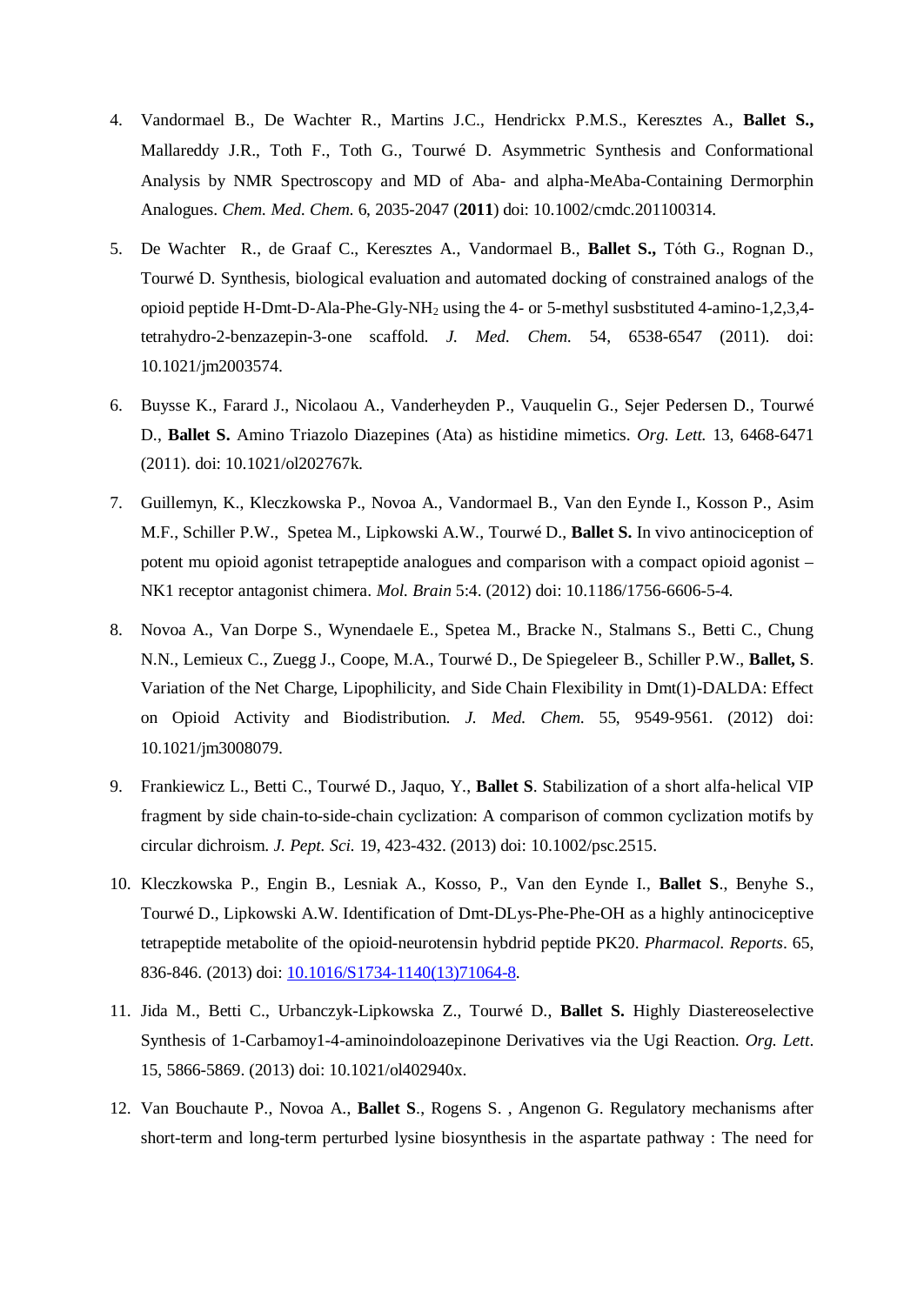isogenes in «Arabdopsis thaliana». *Physiologia Plantarum.* 149, 449-460. (2013) doi: 10.1111/ppl.12053.

- 13. Kleczkowska P., Lipkowski A.W., Tourwé D., **Ballet S.** Hybrid opioid/non-opioid ligands in pain research. *Curr. Pharm. Des.* 19, 7435-7450. (2013) doi: 10.2174/138161281942140105165646.
- 14. Ye L., **Ballet S**., Hildebrand F., Laus, G., Guillemyn K., Raes J., Matthijs S., Martins J., Cornelis P. A combinatorial approach to the structure elucidation of a pyoverdine siderophore produced by a Pseudomonas putida isolate and the use of pyoverdine as a taxonomic marker for typing Pputida subspecies. *Biometals.* 26, 561-575. (2013) doi: 10.1007/s10534-013-9653-z.
- 15. **Ballet S.**, Betti C., Novoa A., Tomboly Cs., Uhd Nielsen C., Helms H.C., Lesniak A., Kleczkowska P., Chung N.N., Lipkowski A.W., Brodin, B. Tourwé, D. Schiller P.W. In Vitro Membrane Permeation Studies and in Vivo Antinociception of Glycosylated Dmt1-DALDA Analogues. *ACS Med. Chem. Lett.* 5, 352-357. (2014) doi: 10.1021/ml4004765.
- 16. Ye L.M., Cornelis P., Guillemyn K., **Ballet S.,** Christophersen C., Hammerich O. Structure Revision of N-mercapto-4-formylcarbostyril produced by pseudomonas fluorescens G308 to 2-(2 hydroxyphenyl)thiazole-4-carbaldehyde [aeruginaldehyde]. *Nat. Prod. Commun.* 9, 789-794. (2014) doi: c00f54ef-a5bf-4671-8853-03609dd2b671.
- 17. Smith D.R.M., Willemse T., Gkotski D.S., Schepens W., Maes B.U.W., **Ballet S.**, Goss R.J.M. The first one-pot synthesis of L-7-iodotryptophan from 7-iodoindole and serine, and an improved synthesis of other L-7-halotryptophans. *Org. Lett.* 16, 2622-2625. (2014) doi: 10.1021/ol5007746.
- 18. Jida M., Betti C., Schiller P.W., Tourwé D., **Ballet S.** One-pot isomerization Cross metathesis reduction (ICMR) Synthesis of lipophilic tetrapeptides. *ACS Comb. Sci.* 16, 342-351. (2014) doi: 10.1021/co500020a.
- 19. Schurgers B., Brigou B., Urbanczyk-Lipkowska Z., Tourwé D., **Ballet S.**, De Proft F., Van Lommen G., Verniest G. Synthesis of Fused 3-Aminoazepinones via Trapping of a New Class of Cyclic Seven-Membered Allenamides with Furan. *Org. Lett.* 16, 3712-3715. (2014) doi: 10.1021/ol501529z.
- 20. Barlow T.M.A., Jida M., Tourwé D., **Ballet S.** Efficient synthesis of conformationally constrained, amino-triazoloazepinone-containing di- and tripeptides via a one-pot Ugi-Huisgen tandem reaction. *Org. Biomol. Chem.* 12, 6986-6989. (2014) doi: 10.1039/C4OB01381F.
- 21. Jida M., Tourwé D., **Ballet S.** Highly stereoselective one-pot construction of trisubstituted tetrahydro-diketopiperazines: A synthetic route towards cialis analogues. *RSC Advances.* 4, 38159-38163. (2014) doi: 10.1039/C4RA05981F.
- 22. Ye L., Hildebrand F., Dingemans J., **Ballet S.**, Laus G., Matthijs S., Berendsen R., Cornelis P. Draft Genome Sequence of a Pseudomonas putida W15Oct28 Strain with Antagonistic Activity to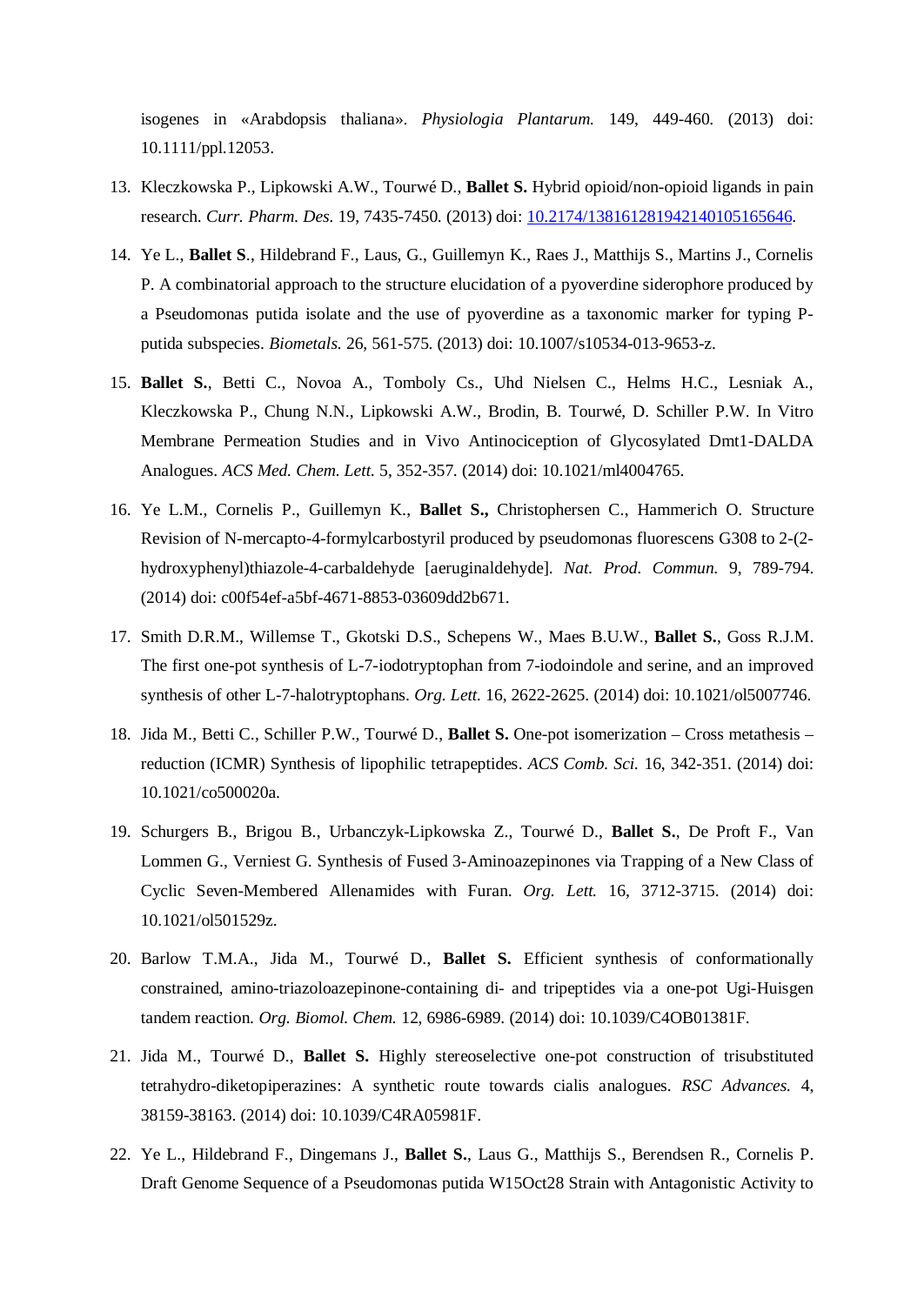Gram-Positive and Pseudomonas sp Pathogens. *Plos ONE*. 9, e110038. (2014) doi: 10.1371/journal.pone.0110038.

- 23. Van der Poorten O., Fehér K., Buysse K., Feytens D., Zoi I., Schwartz S.D., Martins J.C., Cai M., Hruby V.J.; **Ballet S.** Azepinone-containing tetrapeptide analogues of melanotropin lead to selective hMC4R agonists and hMC5R antagonist. *ACS Med. Chem. Lett.* 6, 192-197. (2015) doi: 10.1021/ml500436s.
- 24. Guillemyn K., Kleczkowska P., Lesniak A., Dyniewicz J., Van der Poorten O., Van den Eynde I., Keresztes K., Varga E., Lai J., Porreca F., Chung N.N., Lemieux C., Mika J., Rojewska E., Makuch W., Van Duppen J., Przewlocka B., Vanden Broeck J., Lipkowski A.W., Schiller P.W., Tourwé D., **Ballet S.** Synthesis and biological evaluation of compact, conformationally constrained bifunctional opioid agonist – Neurokinin 1 antagonist peptidomimetics. *Eur. J. Med. Chem*. 92, 64-77. (2015) doi: 10.1016/j.ejmech.2014.12.033.
- 25. Bibian M., Mangelschots J., Gardiner J., Waddington L., Acevedo M.M.D., De Geest B., Van Mele B., Madder A., Hoogenboom R., **Ballet S.** Rational Design of hexapeptide hydrogelator for controlled-release drug delivery. *J. Mater. Chem. B.* 3, 759-765. (2015) doi: 10.1039/C4TB01294A.
- 26. Fenalti G., Zatsepin N.A., Betti C., Giguere P., Han G.W., Ishchenko A., Liu W., Guillemyn K., Zhang H., James D., Wang D., Weierstall U., Spence J.C.H., Boutet S., Messerschmidt M., Williams G.J. Gati C., Yefanov O.M., White T.A., Oberthuer D., Metz M., Yoon C.H., Barty A., Chapman H.N., Basu S., Coe J., Conrad C.E., Fromme R., Fromme P., Tourwé D., Schiller P.W., Roth B.L., **Ballet S.**, Katritch V., Stevens R.C., Cherezov V. Structural basis for bifunctional peptide recognition at human δ-opioid receptor. *Nat. Struct. Mol. Biol.*22, 265-268. (2015) doi: 10.1038/nsmb.2965.
- 27. Verlinden, S.; Geudens, N.; Martins, J.C.; Tourwé, D.; Ballet, S.; Verniest, G. Oxidative a,wdiyne coupling as an approach towards novel peptidic macrocycles. *Org. Biomol. Chem*., 13, 9398-9404 (2015) doi: 10.1039/C5OB01153A.
- 28. Willemse, T.; Van Imp, K.; Goss, R.J.M.; Van Vlijmen, H.W.T.; Schepens, W.; Maes, B.U.W.; Ballet, S. Suzuki-Miyaura Diversification of Amino Acids and Dipeptides in Aqueous Media. *ChemCatChem*, 7, 2055-2070 (2015) doi: 10.1002/cctc.201500190.
- 29. Jida, M.; Van der Poorten, O.; Guillemyn, K.; Urbanczyk-Lipkowska, Z.; Tourwé, D.; Ballet, S. T3P-Promoted, Mild, One-Pot Synthesis of Constrained Polycyclic Lactam Dipeptide Analogues via Stereoselective Pictet-Spengler and Meyers Lactamization Reactions. *Org. Lett.* Asap 2015 doi: 10.1021/acs.orglett.5b02145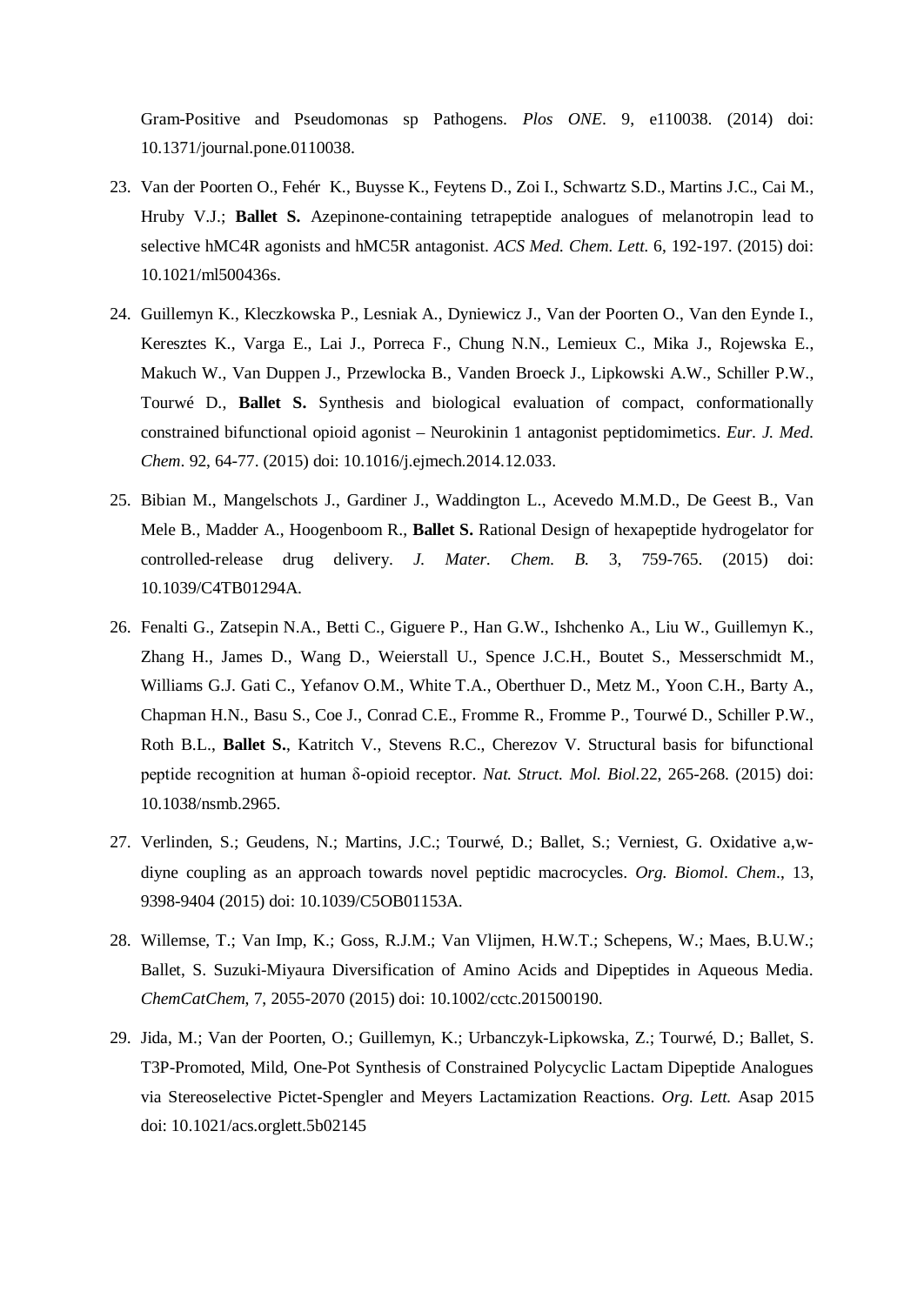30. Ballet, S.; Guillemyn, K.; Van der Poorten, O.; Schurgers, B.; Verniest, G.; Tourwé, D. Azpinone-Constrained Amino Acids in Peptide and Peptidomimetic Design. *Top. Heterocycl. Chem*., in press.

#### **10 Most Important Publications**

- 1. Buysse K., Farard J., Nicolaou A., Vanderheyden P., Vauquelin G., Sejer Pedersen D., Tourwé D., **Ballet S.** Amino Triazolo Diazepines (Ata) as histidine mimetics. *Org. Lett.* 13, 6468-6471 (2011). doi: 10.1021/ol202767k.
- 2. **Ballet S.**, Misicka A., Kosson P., Lemieux C., Chung N.N., Schiller P.W., Lipkowski A.W., Tourwé D. Blood-Vrain Barrier penetration by Two Dermorphin Tetrapeptide Analogues: Role of Lipophilicity vs. Structural Flexibility. *J. Med. Chem.* 51, 2571-2574. (2008) doi: 10.1021/jm701404s.
- 3. **Ballet S.**, Feytens D., Buysse K., Chung N.N., Lemieux C., Tumati S., Keresztes A., Van Duppen J., Lai J.; Varga E., Porreca F., Schiller P.W., Vanden Broeck J., Tourwé D., Design of novel neurokinin 1 receptor antagonists based on conformationally constrained aromatic amino acids and discovery of a potent chimeric opioid agonist-neurokinin 1 receptor antagonist. *J. Med. Chem.* 2467-2476 (2011). doi: 10.1021/jm1016285.
- 4. Guillemyn, K., Kleczkowska P., Novoa A., Vandormael B., Van den Eynde I., Kosson P., Asim M.F., Schiller P.W., Spetea M., Lipkowski A.W., Tourwé D., **Ballet S.** In vivo antinociception of potent mu opioid agonist tetrapeptide analogues and comparison with a compact opioid agonist – NK1 receptor antagonist chimera. *Mol. Brain* 5:4. (2012) doi: 10.1186/1756-6606-5-4.
- 5. Jida M., Betti C., Urbanczyk-Lipkowska Z., Tourwé D., **Ballet S.** Highly Diastereoselective Synthesis of 1-Carbamoy1-4-aminoindoloazepinone Derivatives via the Ugi Reaction. *Org. Lett*. 15, 5866-5869. (2013) doi: 10.1021/ol402940x.
- 6. Novoa A., Van Dorpe S., Wynendaele E., Spetea M., Bracke N., Stalmans S., Betti C., Chung N.N., Lemieux C., Zuegg J., Coope, M.A., Tourwé D., De Spiegeleer B., Schiller P.W., **Ballet, S**. Variation of the Net Charge, Lipophilicity, and Side Chain Flexibility in Dmt(1)-DALDA: Effect on Opioid Activity and Biodistribution. *J. Med. Chem*. 55, 9549-9561. (2012) doi: 10.1021/jm3008079.
- 7. Jida, M.; Van der Poorten, O.; Guillemyn, K.; Urbanczyk-Lipkowska, Z.; Tourwé, D.; **Ballet, S.** T3P-Promoted, Mild, One-Pot Synthesis of Constrained Polycyclic Lactam Dipeptide Analogues via Stereoselective Pictet-Spengler and Meyers Lactamization Reactions. *Org. Lett.* Asap 2015 doi: 10.1021/acs.orglett.5b02145
- 8. Guillemyn K., Kleczkowska P., Lesniak A., Dyniewicz J., Van der Poorten O., Van den Eynde I., Keresztes K., Varga E., Lai J., Porreca F., Chung N.N., Lemieux C., Mika J., Rojewska E.,